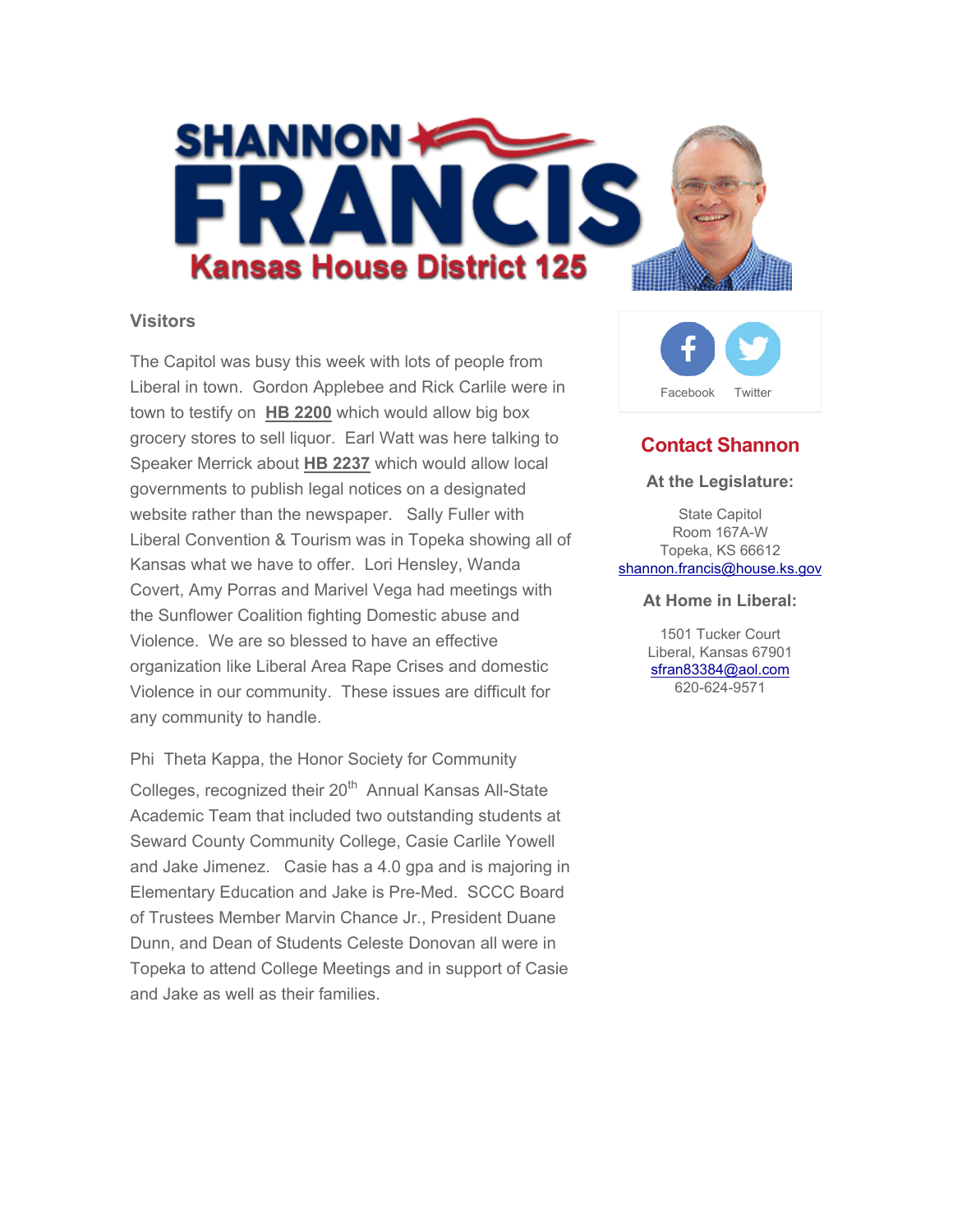

It was so nice to visit with Seward County Treasurer Kitty Romine about issues affecting the County Treasurers. It reminds me to keep former Treasurer Sherry Willson in our prayers. The Southwest Kansas Royalty Owners invited legislators to a dinner where we discussed the consequences of **HB 2132** that would have repealed the legal concept of "The Rule of Capture" in an attempt to deal with leakage from underground natural gas storage facilities.

Representative Susie Sloan from Clay Center gave an impassioned speech about kidney donation. Representative Sloan is friends with Mike Brond's parents and voluntarily donated one of her kidneys to a stranger as a result of her familiarity with Mike and his situation. I am blessed to be surrounded by people who care so deeply for their fellow man.